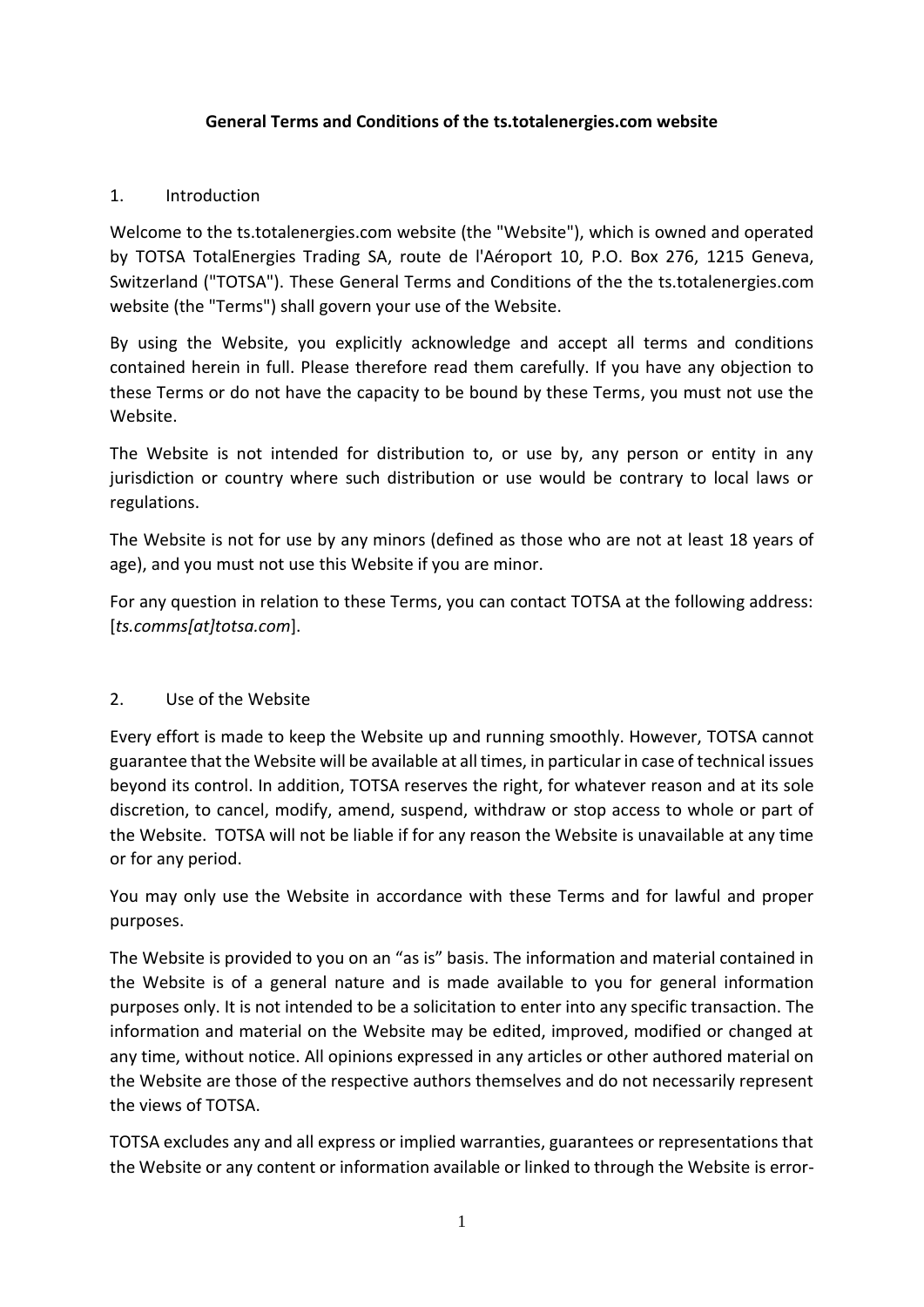free, suitable for any particular purpose, accurate or up-to-date, or that access thereto will be continuous or uninterrupted. You are entirely responsible for your use of the Website, and for the consequences of relying on any content. You are advised to verify the accuracy of any information before relying on it.

The downloading or other use of the material on the Website is done at your own discretion and risk, and with your agreement that you will be solely responsible for any damage to your computer system, loss of data, or other harm that may result from such activities (e.g. download of computer viruses or other destructive programs). Furthermore, you explicitly acknowledge that no data transmission over the Internet can be guaranteed as totally secure as it may be subject in particular to data corruption, delay, interception and unauthorized amendment. Due to technical difficulties typically found with the Internet, Internet software or transmission problems could produce incomplete copies with inaccurate information. TOTSA does not accept liability for any such risks or their consequences.

### 3. Disclaimer on third party information

TOTSA hereby disclaims liability for any information or materials posted at any of the third party websites to which the Website links, and that link to the Website. TOTSA does not have any control over those websites and webpages, and is not responsible for their contents. By linking to a non-TOTSA website or webpage, TOTSA does not represent or imply that it endorses such website or webpage. You are solely responsible for any access and use of any such websites. It is your responsibility to consult the terms of use published on any such websites and to abide by them.

Linked websites were checked for legal irregularities when the link was established and no illegal contents were recognizable at that point in time. In the absence of specific reasons for suspecting legal violations, TOTSA cannot be expected to continuously monitor the contents of linked webpages. If TOTSA becomes aware of illegal content, TOTSA will immediately remove the links in question. Please also note that links provided through the Website might be from time to time irrelevant or broken.

Furthermore, TOTSA is not responsible for the privacy practices of such other websites, which may provide less security than the Website. TOTSA therefore encourages you to be aware when you leave the Website and to read the privacy policies of each third party website.

#### 4. Liability limitation

To the full extent allowed by applicable law, you hereby explicitly agree that TOTSA will not be liable to you for any loss or damage, however caused (including through negligence), which you may directly or indirectly suffer in connection with, or as a result of, your use of, or inability to use, the Website or other websites linked to the Website, nor TOTSA will be liable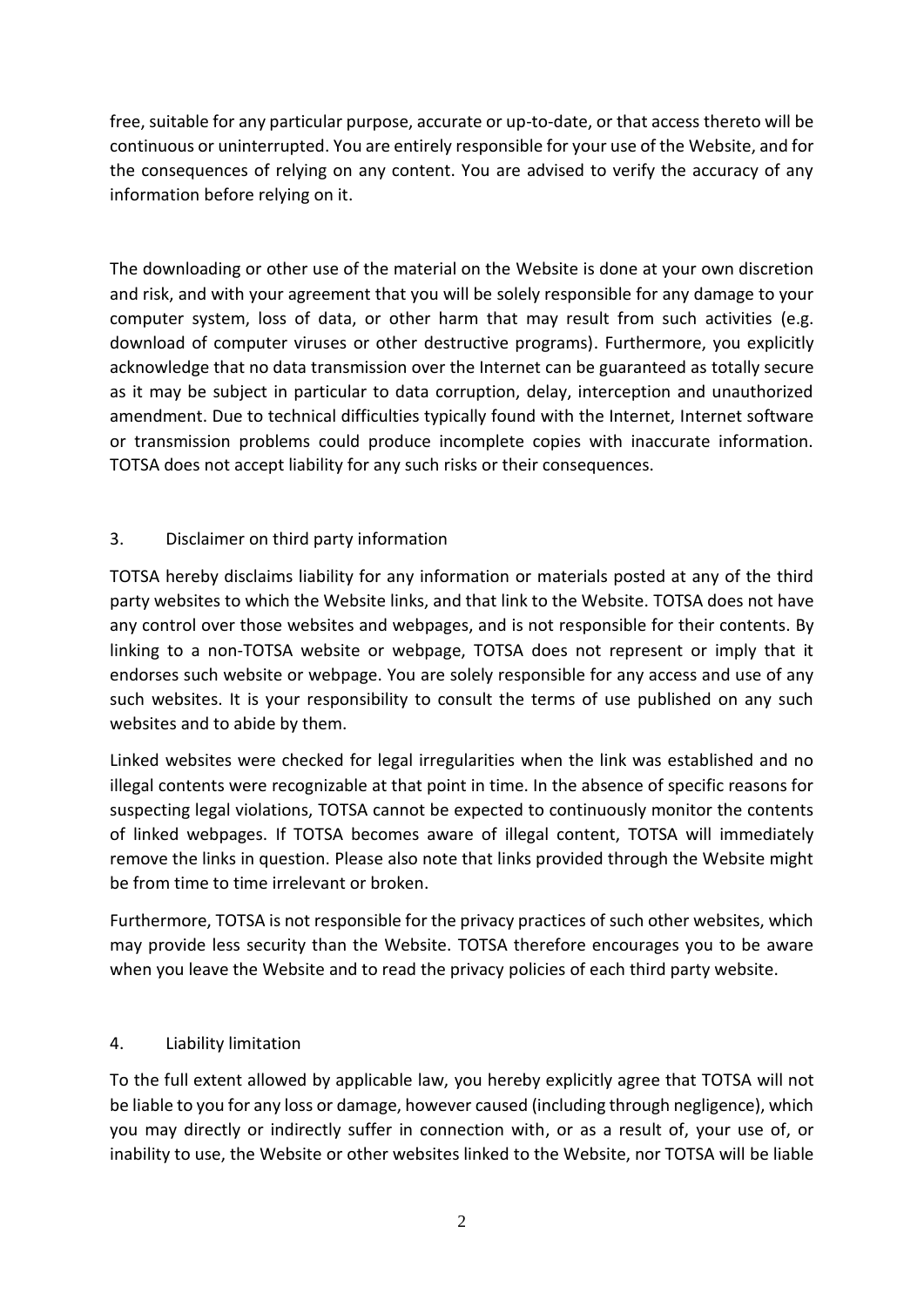to you for any such loss arising out of your use of or reliance on information contained on or accessed through the Website.

## 5. Indemnification

You agree to indemnify and hold harmless TOTSA and its respective directors, officers, employees and agents from and against any and all claims and expenses, including attorneys' fees, arising out of your use of the Website, including but not limited to your violation of any provision of these Terms.

### 6. Intellectual property rights

TOTSA, its suppliers or third parties who have granted TOTSA permission to reproduce their material on the Website or whose content is used by TOTSA lawfully, own all trademarks, copyright and all other intellectual property rights in the content on the Website. Any unauthorized use of the content of the Website will infringe the intellectual property rights of TOTSA and/or the relevant intellectual property rights owner, and will be subject to the latter's full legal rights and remedies.

The content of the Website shall not, whether for commercial or non-commercial purposes, be copied, reproduced, distributed, amended, adapted, used to create derivative works, disclosed to third parties, saved or used, without the prior written authorization of TOTSA. Notwithstanding the above, all materials on the Website may be reproduced without permission, provided that (i) such reproduction is for non-commercial informational and educational purposes or private use only, (ii) due acknowledgement is given to TOTSA or the relevant intellectual property rights owners, (iii) no modifications to the materials are made, and (iv) all copyright legends and notices are displayed in the same form and manner as on the original with the additional following wording: "reproduced from the totsa.com website". Material may only be used in the language displayed on the Website. For the avoidance of doubt, TOTSA does not represent nor does it act as an agent for third parties, and you may be required to request permission from third parties directly.

You may not retrieve content from the Website to create or compile, directly or indirectly, a collection, compilation, database or directory (whether through robots, spiders, automatic devices or manual processes), without the prior written authorization of TOTSA or the relevant intellectual property rights owners.

TOTSA grants each visitor of the Website a worldwide, non-exclusive, revocable, nonsublicensable and non-transferable license to view and display the Website, to the extent TOTSA holds such rights, solely for purposes of using the Website. Unless otherwise permitted under these Terms, use or storage of any content of the Website for any purpose other than using the Website is expressly prohibited without the prior written authorization of TOTSA.